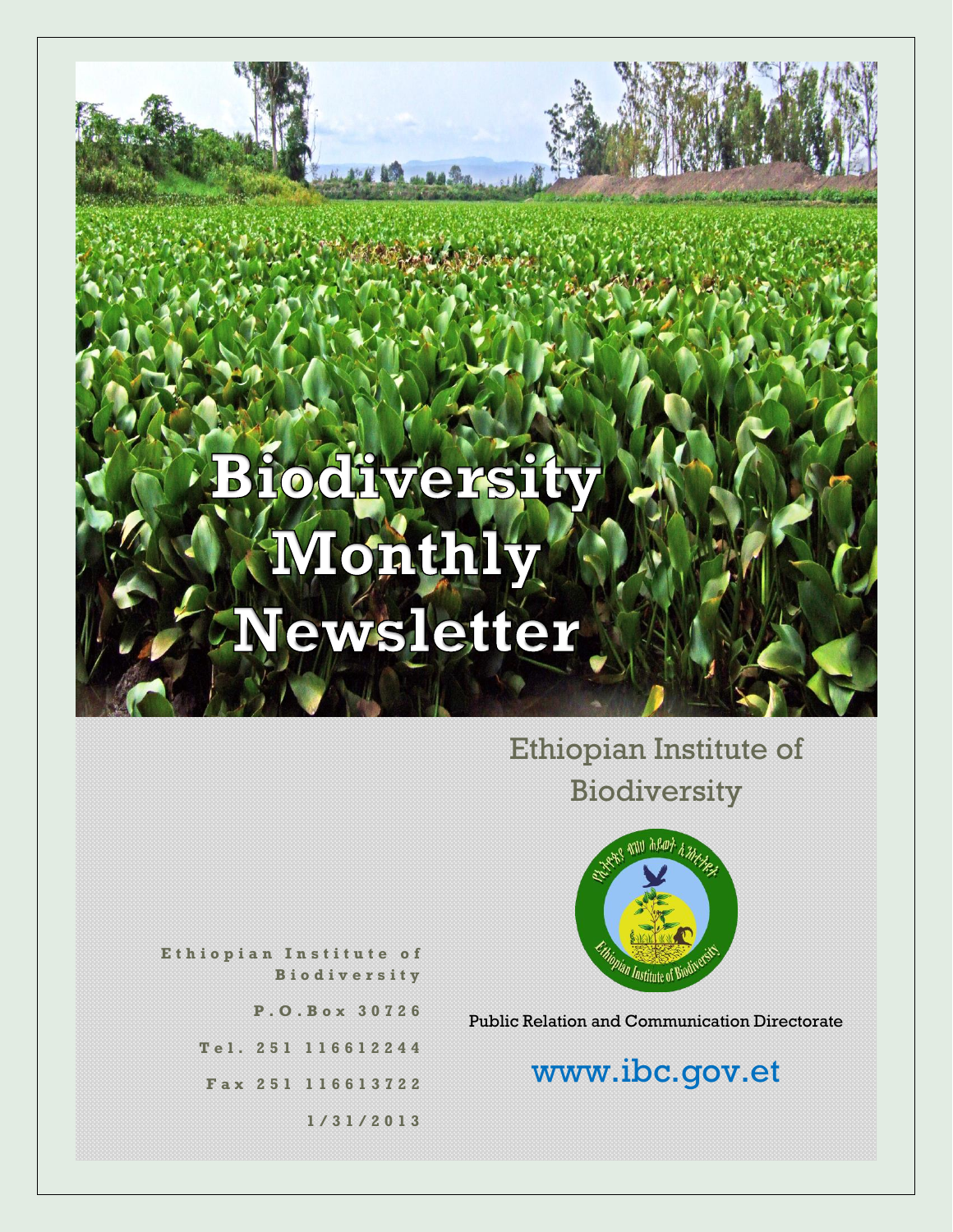## Biodiversity Monthly Newsletter

**[Loss of Species Threatens Human Survival, Reports EU News Update](http://www.ibc.gov.et/2705)**

**23 January 2013:** The new "Science for Environment Policy-Thematic Issue on Biodiversity, Agriculture and Health," published by the European Commission, features two alerts highlighting how species extinction threatens human well-being.

The Issue discusses the case of cone snails, which are marine mollusks that often inhabit coral reefs and mangroves and are threatened by the rapid degradation and loss of their habitats around the world, and by the impacts of climate change. In Southeast Asia, where more than half of cone snail species are found, around 90 percent of coral reefs are listed as threatened. The update highlights the links between cone snails and human health, noting that one of the toxins isolated from the venom of the cone snail *C. magus* has been synthetically produced as a drug called ziconotide, which serves as a strong pain-reliever. Another cone snail toxin is being investigated for its ability to prevent brain cell death due to head injuries or strokes.

The Issue also reports that, according to a recent study, undiscovered cancer treatments from marine organisms could be worth between US\$563 billion and US\$5.69 trillion, and that showing the economic and social value of marine ecosystem services could help with raising awareness and informing management and policy decisions.

**CBD [Calls for Submissions on Scientific and Technical Needs for Strategic Plan](http://www.ibc.gov.et/2703)  [Implementation](http://www.ibc.gov.et/2703)**

**21 January 2013:** The Secretariat of the Convention on Biological Diversity (CBD) has issued a notification calling for information related to the scientific and technical needs for the implementation of the Strategic Plan for Biodiversity 2011-2020.

In accordance with decision XI/13 and in preparation for the seventeenth meeting of the Subsidiary Body on Scientific, Technical and Technological Advice (SBSTTA 17), parties and relevant organizations are further requested to submit information regarding: existing policy support tools and methodologies developed or used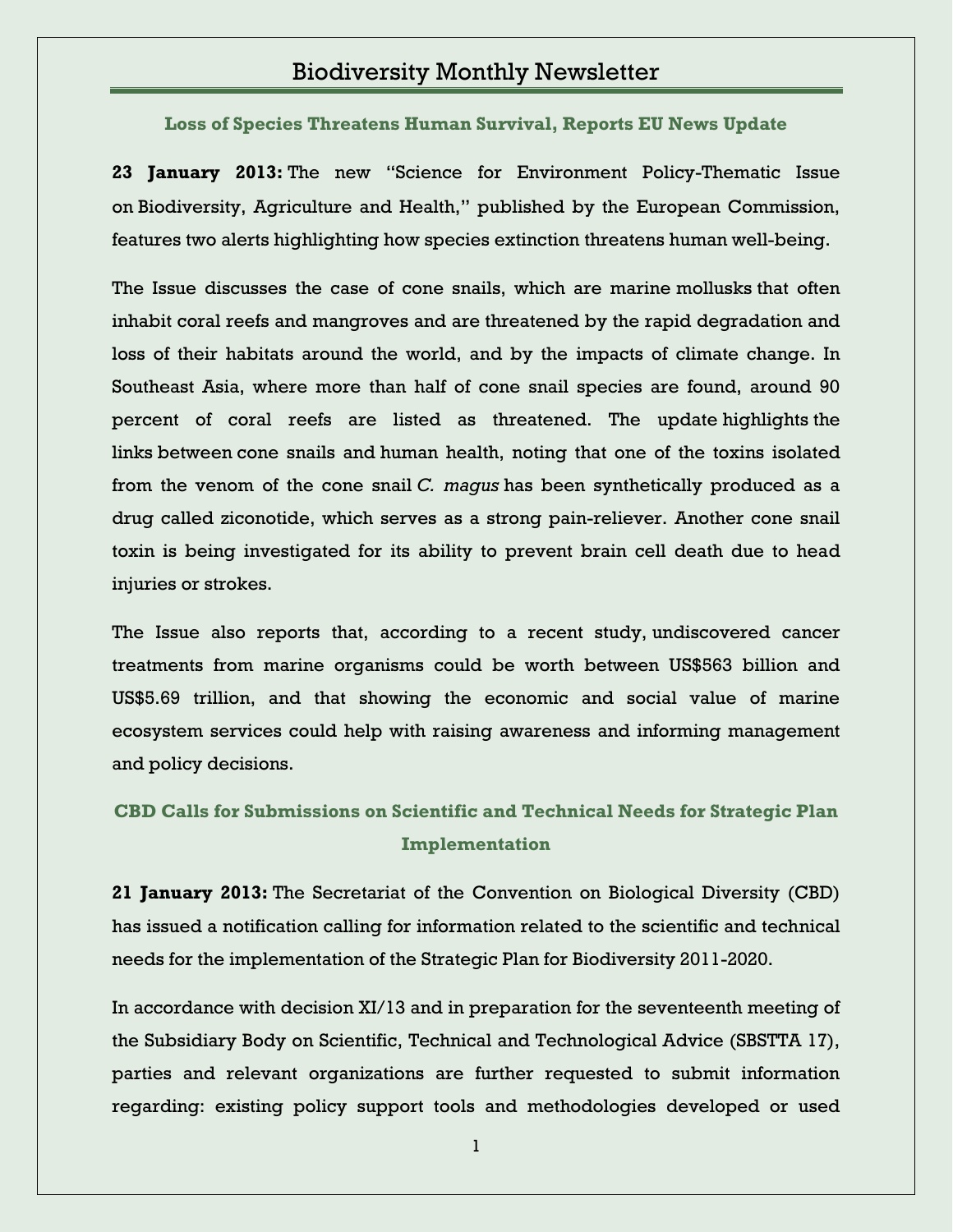# Biodiversity Monthly Newsletter

under the Convention and their adequacy, impact and obstacles to their uptake, as well as gaps and needs for further development of such tools and methodologies; the adequacy of observations and of data systems for monitoring the biodiversity attributes addressed in the Aichi targets; and options for assessing the effects of the types of measures taken in accordance with the provisions of the Convention. Information should be submitted before 15 March 2013. Source: **CBD**

#### **[Panama and Mauritius Ratify ABS Protocol](http://www.ibc.gov.et/2698)**

**21 December 2012**: Panama and Mauritius have become the 10th and 11th countries respectively to ratify the Nagoya Protocol on Access to Genetic Resources and the Fair and Equitable Sharing of Benefits Arising from their Utilization (ABS) to the Convention on Biological Diversity (CBD).

Panama ratified the Protocol on 12 December and Mauritius on 17 December of 2012. Ethiopia, Fiji, Gabon, India, Jordan, Lao PDR, Mexico, Rwanda and the Seychelles have already ratified. The Nagoya Protocol will enter into force 90 days after the 50th ratification. Source: **CBD**

#### **[Report Highlights Impacts of Invasive Alien Species in Europe](http://www.ibc.gov.et/2653)**

**20 December 2012:** The European Environment Agency (EEA) has published a report on the impacts of invasive alien species (IAS) in Europe, aiming to raise awareness and inform all stakeholders, including the general public about the environmental and socioeconomic impacts of IAS.

Circulated as EEA Technical report no. 16/2012 and produced jointly with the IUCN Invasive Species Specialist Group, the report focuses on the multifaceted impact of IAS. It provides 28 dedicated species accounts to highlight the various effects of IAS, without neglecting the benefits of these species. Threats highlighted include competition, predation and transmission of diseases between alien and native species, the hybridization of alien and native species, and the impacts on ecosystem services, agriculture, human health and infrastructure. The report also provides scenarios where the increased and global movement of people and goods may